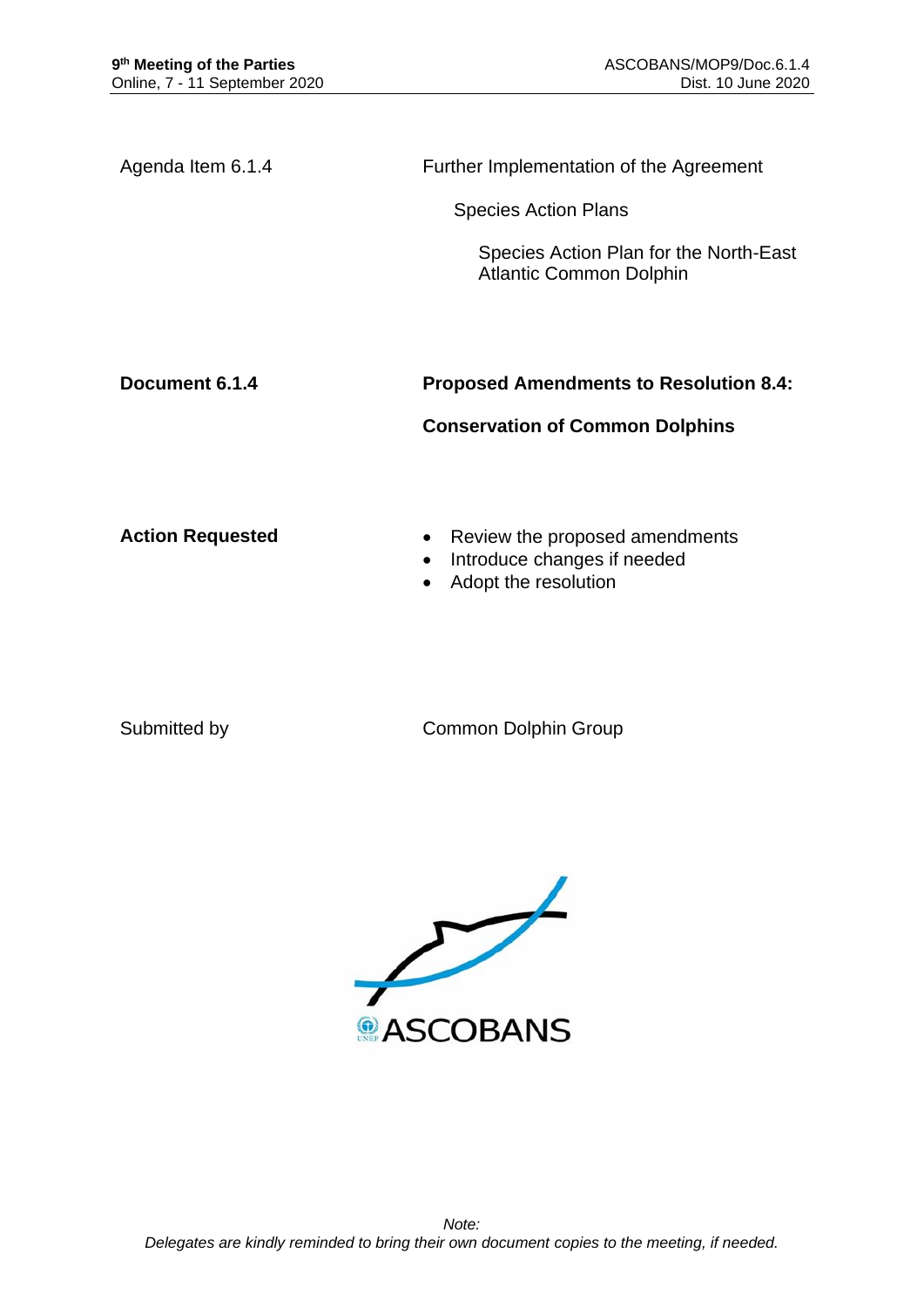## **Secretariat's Note**

This document proposes updates to the existing Resolution 8.4, as requested by 25<sup>th</sup> Meeting of the ASCOBANS Advisory Committee, to reflect the fact that the *Species Action Plan for the North-East Atlantic Common Dolphin* (Common Dolphin SAP) was finalized and adopted intersessionally – as mandated by Resolution 8.4. Operative paragraph 1 also updates the list with those research, mitigation and monitoring actions that were agreed by Parties and are listed in the adopted SAP.

The Common Dolphin SAP can be found in ASCOBANS/MOP9/Inf.6.1.4 (and on the ASCOBANS website under 'Action Plans') and is not subject to further negotiation or amendments at this meeting. Taking an adaptive management approach, the action plan will be reviewed and updated as appropriate by the Common Dolphin SAP Steering Group.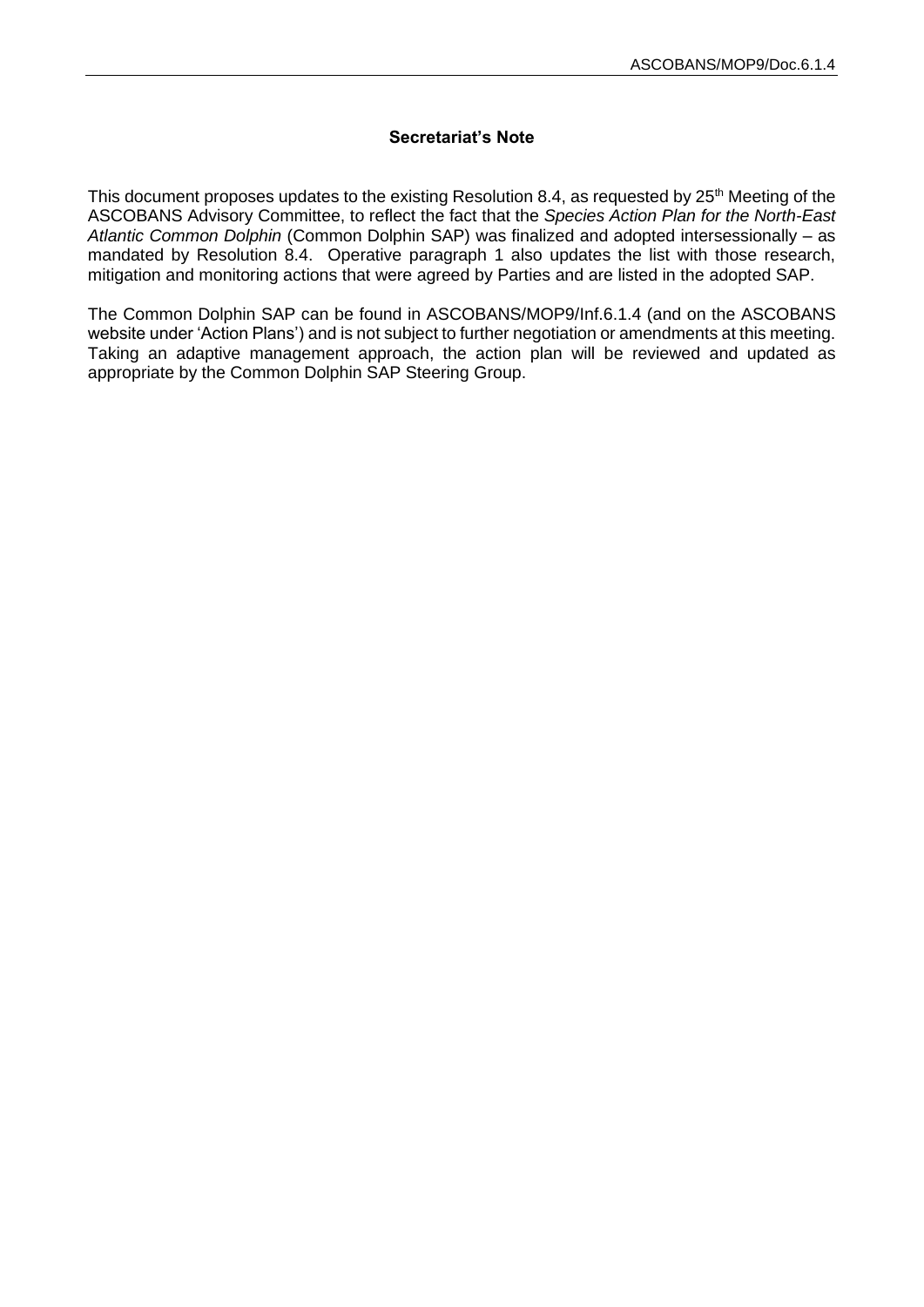## **PROPOSED AMENDMENTS TO RESOLUTION 8.4:**

## **CONSERVATION OF COMMON DOLPHINS**

*NB: Proposed new text is underlined. Text to be deleted is crossed out.*

*Conscious* that the common dolphin is one of the most widespread cetacean species in the eastern North Atlantic and, like other cetacean species, plays a key functional role within the ecosystem as a top predator,

Concerned that the most recent assessment by Member States of the conservation status of the eastern North Atlantic population common dolphins under Article 17 of the Habitats Directive in 2019 classified the species conservation status as either Unfavourable-inadequate or Unknown, with only one Member State reporting its status as Favourable estimated that two-thirds of the European Atlantic population was in an unfavourable condition,

*Further concerned* that the unfavourable conservation status is impacted by related to bycatch, which is as the greatest anthropogenic threat to this species, and that the common dolphin which is also affected directly and indirectly by other pressures such as pollution and underwater noise, while the potential effects of prey depletion on the population requires further assessment,

*Noting* that in May 2020<del>2016</del>, ICES reported advised that the current most recent review of national reports under Regulation 812/2004, based on data from the year 2014, suggests that bycatch rate probably exceeds limits beyond which the population may decrease of common dolphins may be unsustainable,

*Further noting* that in May 2020, ICES advised a series of fishery emergency measures for the common dolphin in the Bay of Biscay, which included a combination of temporal closures of all métiers of concern and application of pingers on pair trawlers to mitigate bycatch outside of the period of closure,

*Noting* that as fishery emergency measures have a maximum duration of 12 months (if extended from the initial 6 months), ICES further advised that, considering the life history of small cetaceans, protection measures can only be effective when applied for a longer period of time,

*Recognizing* that in May 2020 ICES noted that population-level consequences of some of the major threats on the common dolphin, independently and in combination, are not fully understood,

*Further Rrecognizing* that coordinated actions are required in order to improve the conservation status of the common dolphin in the eastern North Atlantic,

*Noting that the Advisory Committee at its 22<sup>nd</sup> Meeting established a steering group to develop a* Conservation Plan for the Common Dolphin;

*Noting* also other related resolutions adopted at this meeting, in particular Resolution 8.5No. 5 on *Monitoring and Mitigation of Small Cetacean Bycatch*, Resolution 8.7No. 7 on *Impacts of Polychlorinated Biphenyls (PCBs)*, Resolution 8.9No. 9 on *Managing Cumulative Anthropogenic Impacts in the Marine Environment*, and Resolution 8.11 [(Rev.MOP9)]No. 11 on *CMS Family Guidelines on Environmental Impact Assessments for Marine Noise-generating Activities*, [and Resolution 9.x *Resource Depletion]*,

*Recognizing* that, as mandated by the 8<sup>th</sup> Meeting of the Parties, and after several rounds of consultations, the *Species Action Plan for North-East Atlantic Common Dolphins* was finalized and adopted in 2019.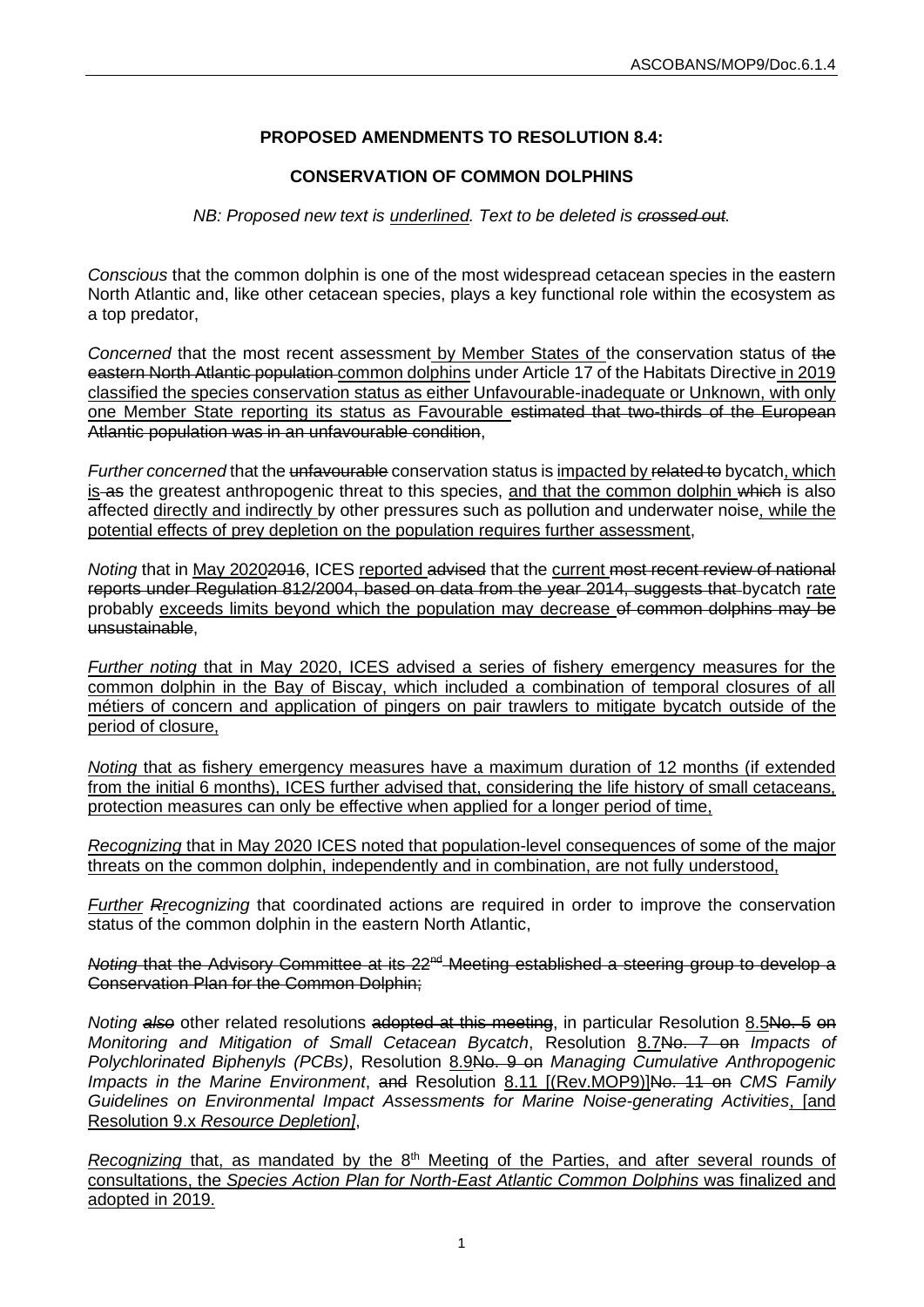*The Meeting of the Parties to ASCOBANS*

- 1. *EncouragesReminds* Parties of their commitment to the adopted *Species Action Plan for the North-East Atlantic Common Dolphin* (hereinafter the 'Common Dolphin SAP'), annexed to this Resolution, and *encourages* them, with the support of the appointed SAP Steering Group, to undertake the following actions required for the conservation of common dolphins in the eastern North Atlantic:
	- (a) identify the priority bycatch issues;
	- (b) improve estimates of bycatch rates to support development of conservation strategy;
	- (c) implement and assess gear modifications and other mitigation measures to reduce bycatch;
	- (d) implement a wide-scale surveillance programme to monitor trends in distribution and abundance in the NE Atlantic;
	- (e) improve understanding of causes of seasonal and annual variation in abundance and distribution, particularly in relation to human activities;
	- (f) monitoring of health and nutritional status, diet, life history parameters, and causes of mortality in the NE Atlantic;
	- (g) improve understanding of and develop mitigation for the risks of anthropogenic sound;
	- (h) ensure screening and assessment of the occurrence and effects of hazardous substances;
	- (i) monitor for potential increases in anthropogenic activities that lead to incidences of death, injury or adverse health effects including cumulative effects.
	- (j) continue work towards establishing a management framework procedure for bycatch in order to enable specified conservation objectives to be met;
	- (k) coordinate their monitoring programmes on other direct and indirect pressures, including chemical pollution and anthropogenic noise, to allow assessment of the effects on the population;
	- (l) support the research necessary, using both genetic and ecological markers, for a thorough assessment of the range boundary and any subdivisions of the eastern North Atlantic population(s) in order to re-assess the management unit;
	- (m) coordinate their bycatch monitoring programmes to allow assessment of the population bycatch rate;
	- (n) apply appropriate bycatch mitigation strategies for all high- and medium-risk fisheries;
	- (o) monitor population status through large- and small-scale surveys at appropriate intervals in order to estimate trends in abundance and detect changes in distribution;
	- (p) monitor health and nutritional status, reproductive parameters, pollutant burdens, and causes of mortality using samples and data collected from stranding and bycatch monitoring programmes;
	- (q) continue to review of the effects of anthropogenic noise and other threats and pressures on common dolphins, including an evaluation of the population level consequences of disturbance;
	- (r) assess the independent, in-combination and cumulative effects of multiple stressors;
	- (s) continue requesting overarching legislation for cetaceans in European waters that ensures the effective protection of cetaceans from all threats;
	- (t) establish a coordinated and regionalized approach;
- 2. *Requests* the steering group established by the Advisory Committee to continue its work to develop a comprehensive conservation plan for the common dolphin in the eastern North Atlantic: